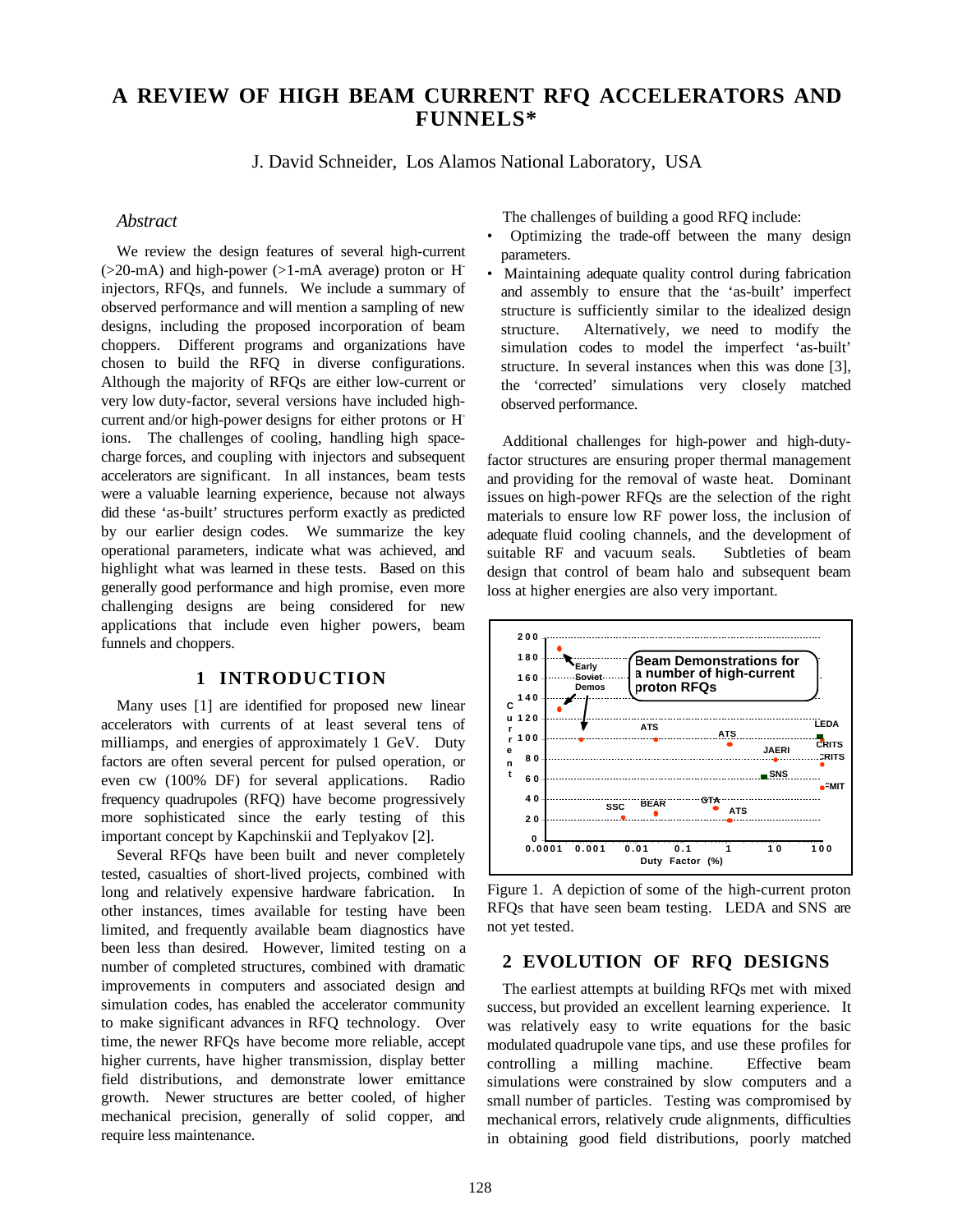input beams, choice of inappropriate materials, and our initial inattention to localized field enhancements.

Early designs often used copper-plated steel structures, striving for mechanical stability and excellent surface conductivity. Sometimes the copper plating on vane tips became pitted from repeated sparks in structures with high fields ( 2 Kilpatrick). An integral RF manifold was often used to distribute power. Another challenge of earlier designs was the use of 'C-seals' [4] or gold wire for good rf joints where the vanes interfaced with the outer walls. Although these demountable seals sufficed for low-dutyfactor use, higher powers required a more-robust RF joint. Recent designs typically use a solid OFE copper or a copper alloy for the entire structure and employ either electroforming or brazing to completely eliminate a mechanical joint and the need for plating.

There are at least two excellent summaries of early work on RFQs. Klein [5] provided a comprehensive summary of design and operating experience by 1983. A 1985 summary paper by Schriber [6] updated the status.

But the needs for RFQs are very dynamic, particularly as new projects arise. For example, vane-coupling rings (VCRs) were very promising in the 1984 time frame because of their ability to displace the troublesome dipole modes. However, VCRs introduce scalloping into the desired quadrupole fields and require significant cooling, which is hard to provide. Recent high-duty-factor designs generally rely on other methods (such as stabilizer rods on the coupling plates and end walls) to obtain a pure quadrupole field.

During testing [7] of high-brightness systems with injectors whose emittances were greater than the RFQ acceptance, it was noted that the RFQ output beam quality was entirely independent of input beam. Only the RFQ transmission varied with input beam emittance. The RFQ was shown to be an excellent beam filter, accelerating only that beam which falls within its acceptance. In fact, the earlier difficulties of Chalk River personnel to achieve more than than 55 mA from the 1.25-MeV RFQ was due entirely to a poor match [8] from the injector.

Testing of the FMIT RFQ [9] was the western world's first attempt at cw operation. Not surprisingly, cw operation proved much more challenging that previous pulsed operation. For example, surface outgassing and the gas load from lost beam gave a real challenge to the vacuum pumps. Thermal loading, cycling, stresses, and dimensional changes appeared as serious problems. Multipacting in the outer manifold confounded highpower conditioning. This was also the first time we had to rely on only non-interceptive diagnostic devices. Subtle but important effects in the transport line prevented this massive 80-MHz RFQ from reaching full current.

Heat removal was done by water for most high-power RFQ designs, however at least two RFQs (GTA and CWDD [10,11] used cryogenic fluids. Operation at cryogenic temperatures reduced power dissipation on cavity walls by a factor of 3--5, but also reduced the coefficient of thermal expansion by nearly two orders of magnitude, resulting in a more resonantly stable structure. Super-conducting RFQ structures have been considered and partially investigated.

The GTA RFQ was machined from an aluminum alloy, then copper-plated for improved conductivity. It was designed to operate with 100% duty factor when cooled with liquid hydrogen. For safety during testing, it was operated with <1 ms pulses, and was cooled with gaseous helium at 20 Kelvin. Nominally this structure, which sat inside a larger vacuum manifold, worked fine [12]. Operational challenges included consistently providing a high-current, low-emittance H input beam. An initial disparity between simulations and observations was corrected only by properly including image charges and multipole effects in the simulation.

## **3 RECENT RFQ DESIGNS AND TESTING**

Significant advances were made at CRL (Chalk River Laboratories) in developing successful CW RFQs. The RFQ1 project was begun in the early 1980's to prepare a front end for ZEBRA. By 1991, this 600-keV RFQ had successfully demonstrated its goals [13]. Then its vanes were rebuilt to increase output energy to 1.25 MeV within the same structure. The CRL program was terminated in 1993, when only about 55 mA had been accelerated by this RFQ. The unit was moved to Los Alamos, renamed the CRITS (Chalk River Injector test Stand) where, after some delays and addition of an improved injector, it accelerated up to 100 mA of protons, well above the design value of 75 mA. This successful operation of the CRITS (Chalk River Injector Test Stand) RFQ and the LEDA injector is reported in a separate paper [14] at this conference. The excellent operation of the CRITS RFQ dramatically increased our confidence in RFQ design codes and the much more ambitious LEDA RFQ.

Testing on the final CRITS RFQ emphasized the importance of having an injector with emittance lower than RFQ acceptance, and the need to have adequate beam steering and focus control of the injected beam.

The LEDA RFQ goes well beyond previous RFQ designs in terms of structure length, output energy, total dissipated power, and in beam power. Design parameters for the LEDA 8-m-long RFQ are shown in Table 1.



Figure 2. Tuning of the 8-m, 4-segment, 8-section LEDA RFQ prior to final assembly.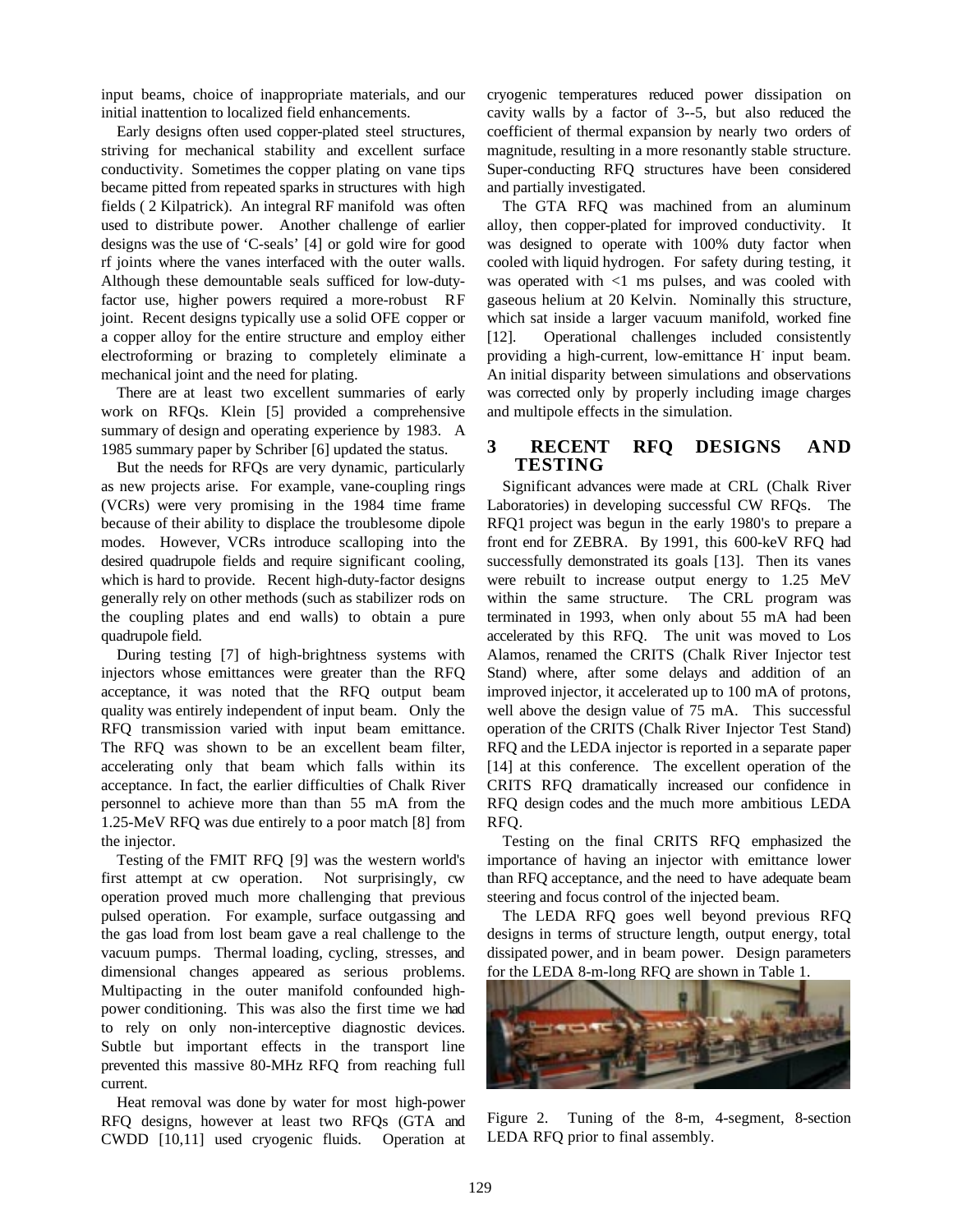| <b>Operating Frequency</b>  | 350.00 MHz                        |
|-----------------------------|-----------------------------------|
| <b>Accelerated Particle</b> | proton                            |
| <b>Input Beam</b>           | 75 keV, 105 mA, 0.2<br>mm-        |
|                             | mrad, rms, normalized             |
| <b>Output Beam</b>          | 6.7 MeV, 100 mA, 0.22<br>mm-      |
|                             | mrad, rms, normalized             |
| Duty Factor                 | 100% (cw)                         |
| Peak Surface Field          | 1.8 Kilpatrick, 330 kV/cm         |
| <b>Average Structure</b>    | 1.2 MW, 85 l/s                    |
| Power Loss                  |                                   |
| Total RF power              | 1.9 MW, fed by 12 WG irises       |
| <b>Surface Heat Flux</b>    | 11 W/cm2 ave, 65 W/cm2 peak       |
| Configuration (OFE          | 4 resonant segments, 8 brazed     |
| copper)                     | sections, each 1 m long           |
| <b>Structure Tuning</b>     | static: 128 slug tuners; dynamic: |
|                             | water temperature                 |

Table 1: Parameters of the LEDA RFQ

 Details of beam simulations [15] and tuning [16] of this four-segment structure are described in the literature. Developments leading up to the successful implementation of tuning a multi-segment RFQ are described [17] earlier. Design and fabrication details of the LEDA RFQ are given in previous publications [18]. The assembled structure is shown in Figure 2. Cooling-water, vacuum, RF power, and instrumentation connections are being made to the LEDA RFQ at this time. This structure should be ready for first high-power conditioning in October 1998.



Figure 2. LEDA RFQ assembled in its support frame. A rigid support frame is used to avoid subjecting the OFE RFQ to unnecessary mechanical stresses.

# *3.1 RFQ Design Tools*

 The two primary high-power RFQ design and simulation codes are RFQTRAK and PARMTEQM. On several test cases, they gave essentially the same results, with only very small differences in  $\alpha$ ,  $\beta$ , and emittances. PARMTEQM uses the z position as the independent variable and assumes cylindrically symmetric space charge forces. RFQTRAK demands more computer resources, but uses a full 3-D simulation and uses time as the independent variable.

Our RFQ physicists question the detailed validity of the existing simulation codes in both the entrance and exit regions. At the entrance the beam is transitioning from a space-charge-neutralized state to unneutralized; where the RF fields are not that well known. The very last half-cell region at the RFQ exit is also poorly defined.

Recent accelerator design emphasis is shifting from maximizing the rms beam brightness to minimizing the beam lost at higher energies. We don't know precisely how much halo formation originates in the RFQ, because effects of halo, in the form of lost beam, are obvious only at much higher energies.

Early successes with conditioning low-duty-factor RFQs led to a high confidence in using high peak fields ( 2 times Kilpatrick). Recent operational experience with cw RFQs is pushing new designs to peak fields of less than 1.8 times Kilpatrick.

Higher peak fields generally result in an increased rate of sparkdown. But a relatively high field is valuable for other reasons, as stated below:

"*The improvements in RFQ designs from even modest increases in the allowed surface field are impressive. This is because the transverse current limit increases proportional to the square of the surface field. This results in greatly improved performance for a given RFQ structure. Alternatively it is possible to design new RFQ structures which give the same performance as at lower fields, but with much reduced length and even with less RF power consumption. An especially attractive way to trade the improved performance at high fields for a shorter RFQ is to reduce the injection energy.*" [19]

Summary of what has been learned on RFQ testing:

- Measured performance closely tracks predictions, but only if corrections are made to capture the 'asbuilt' errors.
- The RFO and injector are closely matched. They must be treated as a unit. RFQ output matches predictions for only that part of the injected current that fits within the RFQ input acceptance.
- Great care is necessary during fabrication, assembly and tuning to ensure that the final structure will perform as expected, based on simulations.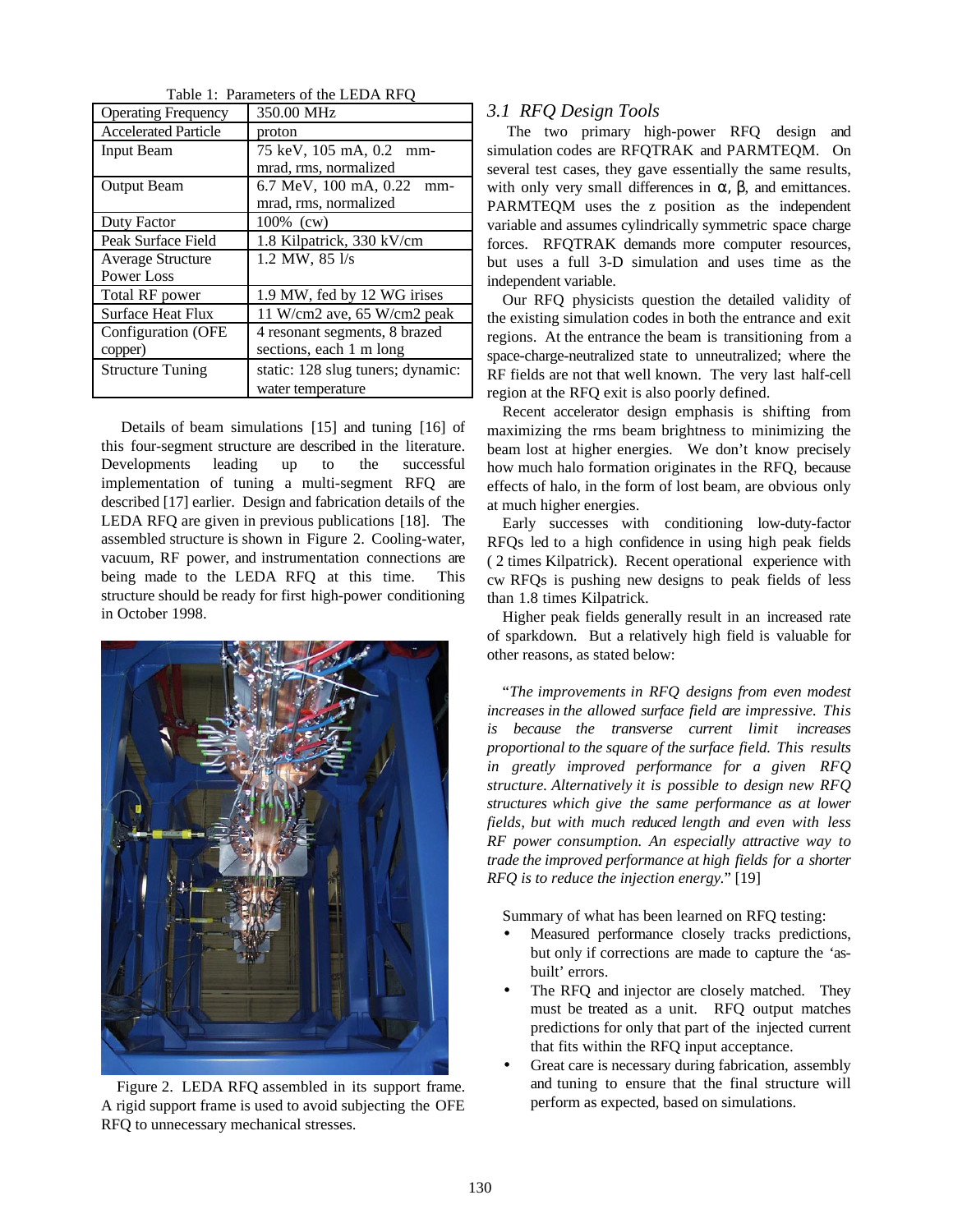#### **4 BEAM FUNNELS**

Beam funnels have been considered for many years for the purpose of approximately doubling beam brightness, i.e. to double beam current without appreciably increasing beam emittance. Multiple RFQ channels were considered as well as two lines with magnetic elements and a final RF deflector. Two funneling beam tests were performed during the US NPB (Neutral Particle Beam) program. The single-leg beam-funnel experiment [20] was very thoroughly diagnosed and confirmed that the process of transporting a single beam through all elements of a magnetic funnel added no significant emittance.

A second, undocumented NPB experiment using two beams, comprised of existing equipment, was assembled quickly and included only limited diagnostic gear and very limited beam time. However, post analysis of the experimental data confirmed that emittance growth from the combining of 25 and 30-mA beams was less than 10%.

The primary challenge for high-duty-factor funnels is to provide adequate cooling to the electrodes of the RF deflector. As with many other high-quality beam handling elements, precise alignment and tight-machining tolerances are paramount to good performance.

Challenges of a high-duty-factor funnel design:

Many transport and bunching elements may be required. Alignment and proper RF phasing requirements can be demanding. Power densities can be very high, indicating that careful attention must be given to ensuring excellent cooling. [21]

Of course, there is a lot of active work on funnel design related to heavy-ion inertial fusion drivers, where extremely high currents of high-brightness short pulses of heavy ions are needed at the target. A novel design showing two-beam RFQs and multiple-gap RF deflectors is described [22].

## *4.1 Beam Chopping*

Linacs used for storage ring injection often have one additional requirement--to sharply and cleanly 'chop' the beam current to effect better injection, improved ring filling, and reduced beam losses. This complication directly impacts RFQ design, because excessive space charge argues against performing the chopping in front of the RFQ, and excessive beam stiffness is a challenge for the beam exiting the RFQ. Nath [23] et al. compare these two alternatives. Wang et al [24] propose a quadrupole slow-wave deflector for use at lower energies.

A compromise under consideration is to chop between two RFQs. As proposeded by Schempp [25] et al: "*Each RFQ line is split into two sections with the chopping line between the two RFQs to enable chopping with an unneutralised, bunched beam at a moderate energy to reduce the required chopping voltages but at an energy high enough so that the beam can be transported through the line with a minimum emittance growth*."

These concepts and optimization remain to be tested.

# **5 DESIGN CHALLENGES FOR FUTURE PROJECTS**

Several new projects require the use of high-energy ( 1 GeV) accelerators. Any beam lost at energies > 100 MeV results in structure activation and may limit options for accelerator maintenance. It is therefore extremely important to control and limit the number of particles lost at higher energies. Lost particles are predominantly those populating the beam halo. Our simulations and models indicate that much of the halo arises in the first 20-MeV of acceleration, where beam quality may be dominated by the characteristics of the RFQ. In addition to suggesting improvements in estimating and eliminating beam halo, Kolomiets, et al. [26] suggest consideration of different materials (e.g. graphite) to minimize the materials activation when there is some amount of beam loss.

#### *5.1 Design optimization*

There are still several questions about how to optimize new RFQ designs. For example, what injection energy, what peak field, at what energy to transition into the next structure? Experimental results have been mixed and thus inconclusive with respect to choice of peak fields.

Generally behavior inside the RFQ closely matches that predicted by simulation codes. However, it can be challenging for high-current injectors to provide the highquality, high-perveance, convergent, and properly steered beam needed to ensure good RFQ transmission. Fortunately the beam exiting the RFQ is usually welldefined and consistent.

Distinguishing characteristics of most modern highpower RFQs:

- Constructed of solid copper or solid copper alloy to give best cooling, lowest RF losses, and reduced vane-tip sparking
- Use of only static (non-moving) slug tuners to avoid problems with sliding seals
- Assembly with electroforming or brazing to eliminate demountable seals
- Careful attention to machining and assembly tolerances to ensure good beam performance
- Inclusion of many cooling channels, giving high thermal conductivity, to ensure dimensional and frequency stability

Spallation-source projects requiring injection into storage rings will require development of both funnels and choppers. These will again push RFQ designs into largely unproven territory.

The very methodical approach planned for RFQ development and testing at JAERI [27] should help advance the technology base.